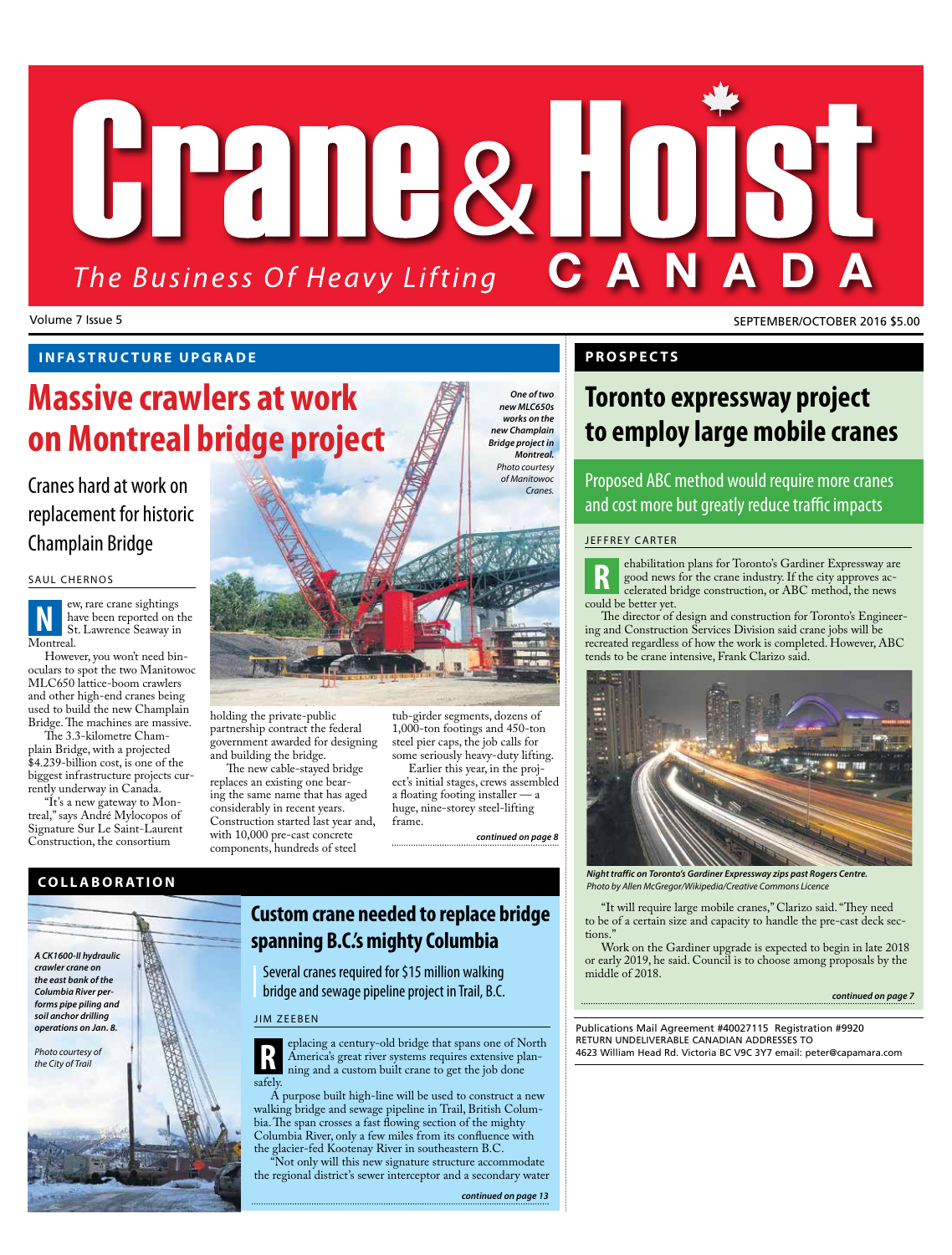

## **Canada's Largest Inventory in Metric and Imperial Sizes.**



We install sockets, crane buttons and aluminum loop back sleeves in strict accordance to EN 13411.

Available Proof Testing of any end fitting on any crane rope.

For over 50 years we have been the industry experts on rope selection and application.



HIGH PERFORMANCE WIRE ROPE

Alberta: 780-644-9000 Ontario: 800-457-9997 Quebec: 877-239-5444



## **COVER**

## **Massive crawlers at work on Montreal bridge project**

*continued from cover*

Specially designed and built for the project by Sarens in Belgium, the floating footing installer can withstand powerful river currents. The installer features a turntable within its lifting apparatus that allows for 360-degree rotation, and uses a large gantry and eight strand-jacks to transport more than three dozen footings for installation on the bedrock underneath the Saint Lawrence River.

#### **Ontario-based dealer supplies cranes**

The project team has also procured an enormous flock of cranes through Strongco, a Mississauga, Ont.-based equipment dealer. These include multiple Grove RT9130 and RT9150 rough-terrain cranes, several Manitowoc 16000 440-ton lattice-boom crawlers, and two Manitowoc MLC650 lattice-boom crawlers. Separately, the team also procured two Manitowoc M250 cranes, each equipped with a M-1200 ringer attachment, which crews mounted on barges.

The two MLC650 cranes are perhaps the most unique breed of crane on the job. Each includes a variable position counterweight feature known as VPC-Max.

"You don't have any contact on the ground when you're using the attachment," says Alex Beaudreau, territory manager for Strongco. "It takes less time to be rigged up and ready to work, and you have a better capacity — a lot of assist, for the size of it.

Tasks for the MLC650 cranes include working in tandem to lift the lower crossbeam for the cable-stayed bridge main pylon, essentially linking the two concrete tower legs together. The two crawlers, accompanied by a Manitowoc 16000, will also help erect tempo-

rary support towers and handle large components for the cable-stayed bridge back span. Some of the structural lifts were still in the planning and engineering stages at press time, with some lifts expected to exceed 400 tons.

There's little room for access or maneuvering anywhere on site and the cranes will be attending to both the cable-stayed bridge and the East Approach, says André Mylocopos, Signature's construction director for the bridge's east and west approaches.

This is where the movable counterweight on the MLC650 VPC-Max feature comes into play, offering a smaller footprint and increased maneuverability. "There's not much room for access and the cranes are going to be working pretty hard," Mylocopos explains.

After completing the lifts on the cable-stayed bridge, the two MLC650 machines will be dismantled and trucked to the East Approach to erect tub-girders weighing up to 350 tons and pier cap components weighing up to 230 tons.

#### **First sighting in Canada**

For each MLC650, 46 transport trucks were needed to bring the components in from Manitowoc in Wisconsin, and the same number will be needed to haul them to the East Approach.

Even in the world of cranes, the MLC650 is a rare breed. Strongco's Alex Beaudreau says this is the first time he's seen them used in Canada, and Harley Smith, Manitowoc's global product director for crawler cranes, confirms this.

"A little over 15 have been delivered worldwide," Smith says, identifying Australia, South Korea, and the U.S. as among the destinations.

Describing the MLC650 as one of the newest platforms, Smith says the VPC-Max is an optional lifting accessory for users who want to maximize the overall capacity of the crane.

"It allows the counterweight to go to a further radius and increases the capacity of what we identify as the base rating for the machine," Smith says, adding that MLC650 cranes have also been used for extremely heavy lifting at new stadiums, petrochemical operations and wind farms.

"Wind towers are getting taller and the wind turbines from these towers are getting heavier," Smith explains. "In the past that work had been largely defined by the 16000. But now that those projects have grown up a little bit and become larger, they've moved into the class for the MLC650."

Smith declined to reveal the price tag of an MLC650, other than to confirm it would be between \$4 million and \$8 million, depending on attachments and contract terms. "We're pretty tight-lipped about the cost of the machine," he said. "There's a lot of options we can resent from a base machine-up perspective.'

The MLC650 and 16000 behemoths aren't the only ones working on the Champlain Bridge. Strongco also supplied multiple Grove rough-terrain cranes, including 135-tonne RT9150E and 120-tonne RT9130E-2 models, which offer significant boom length and will see duty moving things around.

#### **Bringing in the ringers**

The two Manitowoc M250 cranes, each with a M-1200 ringer attachment, will offer 900 and 1433 imperial ton hoisting capacity, respectively, and work from large composite barges measuring roughly 150 by 220 feet.

These M250 cranes, which will hoist large steel tub girders weighing up to 400 tons as well as other bridge components, offer 800 and 1,000 tons of counterweight and required 65 and 100 truckloads, respectively, to bring them to the project site. No surprise given that the rings measure 60 feet in diameter and the main booms are long enough to fit two tractor-trailers end to end.

"For a ringer configuration, you would typically put a larger capacity boom on a carrier